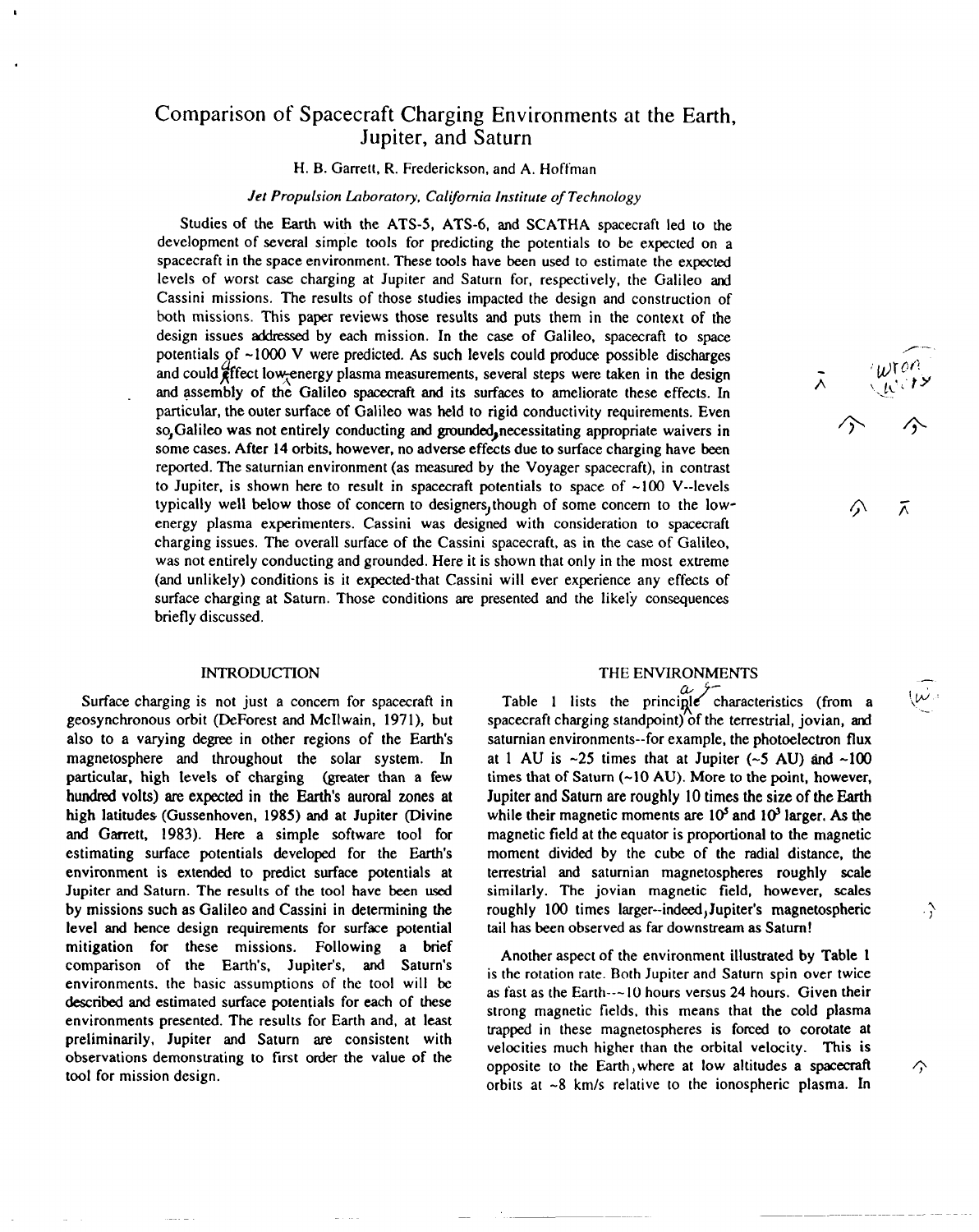contrast, co<sup>2</sup>rotation velocities can range from 30-40 km/s near Jupiter and Saturn to over 100 km/s in their outer mugnetopshcres. Indeed, even ignoring Saturn's rings and the two giant planets' satellite systems, it is not surprising thut these magnetospheres differ greatly from the Earth's, As the magnetosphere is the primary controlling factor for the local plasma environments, the charging environment differs considerably for each of these planets. It is these differences that will be described in the following paragraphs.

Table 1. The Environments

## Earth

+-

Ā

 $\bar{\wedge}$ 

 $\lambda$ 

| -equatorial radius (km)     | $6.38 \times 10^{3}$  |
|-----------------------------|-----------------------|
| -magnetic moment $(G-cm^3)$ | $8.10 \times 10^{25}$ |
| -rotation period (hrs)      | 24.0                  |
| -aphelion/perihelion (au)   | 1.01/0.98             |
| <u>Jupiter</u>              |                       |
| -equatorial radius (km)     | $7.14 \times 10^{4}$  |
| -magnetic moment $(G-cm^3)$ | $1.59x10^{30}$        |
| -rotation period (hrs)      | 10.0                  |
| -aphelion/perihelion (au)   | 5.45/4.95             |
| Saturn                      |                       |
| -equatorial radius (km)     | $6.00 \times 10^{4}$  |
| -magnetic moment $(G-cm^3)$ | $4.30x10^{28}$        |
| -rotation period (hrs)      | 10.23                 |
| -aphelion/perihelion (au)   | 10.06/9.01            |
|                             |                       |

The Earth, despite its small relative size, has one of the most complex and variable magnetospheres in the solar system. As will be shown, it may also have the highest predicted and observed charging levels. In terms of a simple schematic of the Earth's magnetosphere, there are 4 main plasma regions. Starting with the lowest latitude region, the "ionospheric" regime is the extension of the cold ionosphere out along closed field lines to 5 to 6  $R_{\epsilon}$  (typically called the plasmasphere). The plasma varies from a density of  $\sim 10^6$ /cm<sup>3</sup> (O<sup>+</sup> dominated) at 100 km to  $\sim 100$ /cm<sup>3</sup> (H<sup>+</sup>) at 4 to 5  $R<sub>e</sub>$ . The mean energy varies from a few tenths of an eV to  $10-100$  eV at the outer edge. At higher latitudes and altitudes lies the auroral regime. This environment is represented by the aurora at low altitudes and the plasmasheet at geosynchronous orbit. The plasma typically consists of an electron/H<sup>+</sup> composition with several  $10$ /s of keV mean energy. Superimposed on these two regimes is the Van Allen regime, marked by the trapped radiation belts. These consist primarily of high -energy (E>IOO kev) electrons and protons. Although of little direct importance to surtace charging, the high-energy electrons are the primary source of internal charging. The final regime, the high-latitude regime, is characterized by low densities (O.1  $cm<sup>-3</sup>$ ) and energies (200 eV) with occasional bursts of high- $\lambda$  velocity streams (800 km/s).

The magnetosphere of Jupiter is dominated by three factors: its magnetic field and its tilt  $(11^{\circ})$ , its rapid

rotation, and the jovian moon Io at  $5 R<sub>1</sub>$ . Io generates a vast torus of neutral gas. The rapid rotation of Jupiter's magnetic field forces the cold plasma associated with this torus to expand by centrifugal force into a giant disc. The magnetic field tilt and rotation rate make this plasma disc wave up and down so that at a given location plasma parameters vary radically over a 10-hour period. Jupiter's environment can be divided into roughly three populations: the cold plasma associated with the Io torus and the plasma disc  $(0 < E < 500)$  $eV$ ), the intermediate plasma (500  $eV < E < 100$  keV), and the radiation environment (E> 100 keV). The cold plasma is characterized by high densities  $(-2000 \text{ cm}^3)$  and low energies (10- 100 eV). The plasma consists of hydrogen, oxygen (singly and doubly ionized), sulfur (singly, doubly, and triply ionized), and sodium (singly ionized) ions. Intermediate-energy electrons (~1 keV) and protons (~30  $\overrightarrow{\lambda}$ keV) at Jupiter are assumed to vary exponentially from -5 cm<sup>-3</sup> for  $r < 1$  OR<sub>i</sub> to 0.001 cm<sup>-3</sup> beyond 40 R<sub>i</sub>. (Divine and Garrett, 1983). Co<sup>I</sup>rotation velocities vary from  $-45$  km/s at 4 R<sub>i</sub>to  $\sim$  250 km/s at 20 R<sub>i</sub>.

Saturn is marked by a magnificent set of rings that are its most obvious feature and set it apart from all the other planets. Aside from the rings, however, Saturn's magnetosphere resembles Jupiter--a cold inner plasma disk giving way to a lower density, slightly higher energy plasma disk at large distances. Although there is no "Ioequivalent" moon in the inner magnetosphere, there is still a fairly dense cold plasma sheet and, at  $\sim$ 20 R<sub>i</sub>, Saturn's huge moon Titan contributes a large cloud of neutral gas in the outer magnetosphere. Unlike Jupiter, Saturn's magnetic field axis is apparently aligned with the spin axis so that the plasma ring around Saturn is relatively stable compared to that of Jupiter. Plasma co-rotation velocities are similar to Jupiter, though maximum velocities tend to peak a little above 100 km/s.

### THE MAJOR CURRENT TERMS

Spacecraft designers require simple criteria for determining whether or not surface charging is an issue for a particular mission. As an initial step in the process of developing a mitigation strategy for spacecraft charging, a mathematical model capable of first order estimates of spacecraft surface to  $\bar{\wedge}$   $\bar{\wedge}$ space potential for a variety of conditions has been developed (e.g., Tsipouras and Garrett, 1979; Garrett, 1981). The model (or design tool) is based on current balance. Incoming electrons and ions are balanced against photoemission, backscattering, and secondary emission. The program varies the spacecraft-to-space potential until the  $\zeta$ total current is Oaccording to the following equation:

# $I_T(V)=I_E(V)\cdot (I_I(V)+I_{SE}(V)+I_{SI}(V)+I_{BSE}(V)+I_{PH}(V))$  (1)

Where:

 $V =$  surface potential relative to space

**La/**

f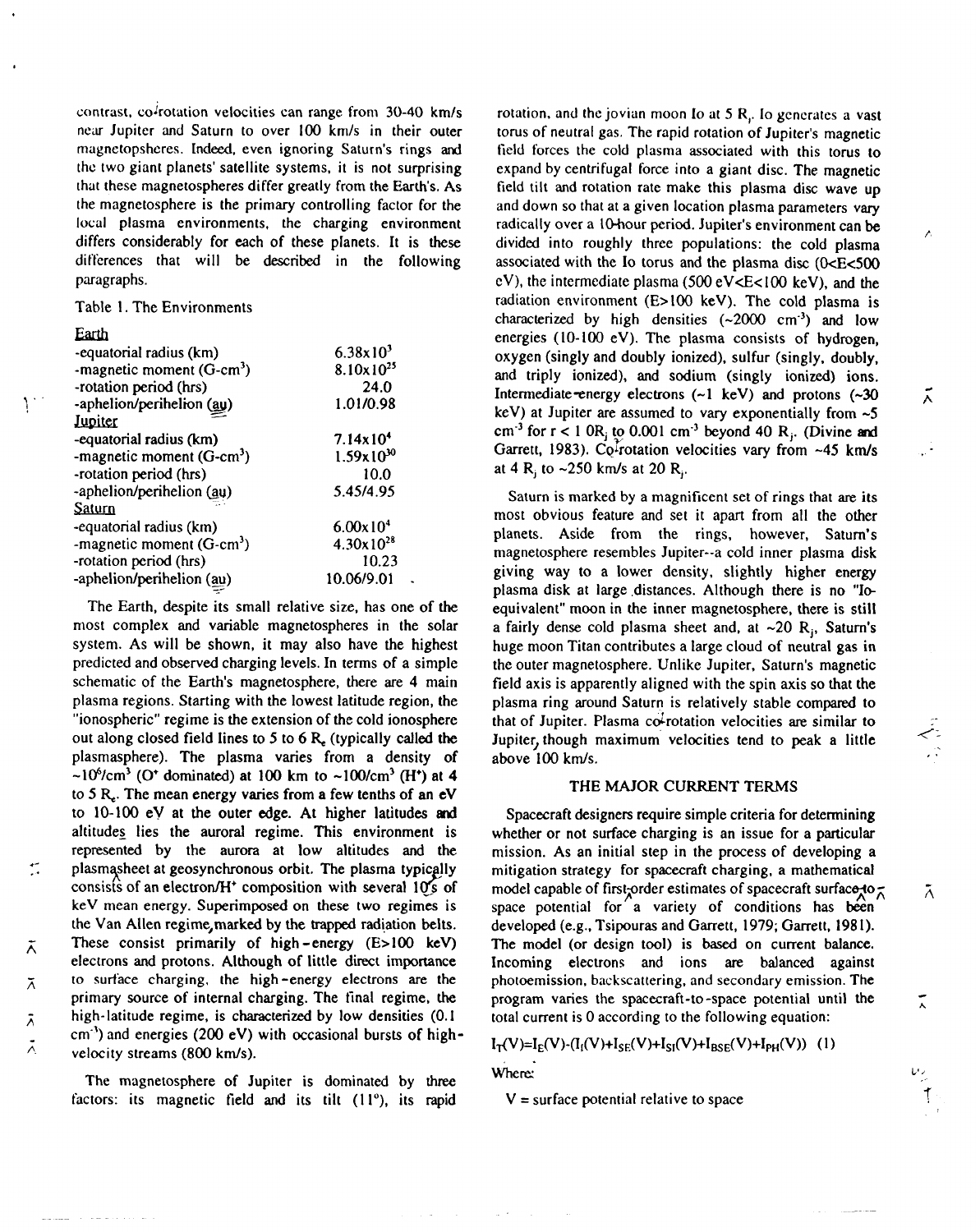$I_T$ = total current to spacecraft surface at V;  $= 0$  at equilibrium when all the current sources balance  $I<sub>F</sub>$  = incident ambient electron current  $I_i$  = incident positive ion current  $I_{SE}$ = secondary emitted electron current due to  $I_{E}$  $I_{SI}$ = secondary emitted electron current due to  $I_I$  $I_{BSE}$  = backscattered electron current due to  $I_{E}$ 

 $I_{PH}$  = photoelectron current

The incident electron and ion currents are typically estimated by integrating the appropriate Maxwellian distributions  $(Eq. 2)$  to obtain the current as a function of temperature, number density, and potential. The secondary and backscatter surface currents are then obtained by integration using the Maxwellians--the results have been parameterized by fitting them in terms of the temperature, number "density, "and potential (see Tsipouras and Garrett, 1979; and Garrett, 1981). Aluminum is used in this study as the surface material. The photoelectron current is similarly parameterized in terms of the potential and material.

2)  $F_M = N(M/2\pi E_o)^{3/2}e^{-E/E_o}$ 

Where:

.

 $F_M =$  Maxwell-Boltzmann distribution

 $N =$  Number density

 $E<sub>o</sub>$  = Characteristic energy of plasma

 $E =$  plasma energy

Whereas Maxwellian distributions adequately represent many of the plasma environments encountered in space, they are often inadequate for explaining the complex environments at Jupiter and Saturn. Indeed, for co-rotating ion plasmas, a "ram" approximation is often more appropriate:

3)  $I_R = \pi R^2 N V_S$ 

Where  $\angle$ 

 $I_R$  = "Ram" current

 $V_s$  = Spacecraft velocity relative to plasma

 $R =$  Radius of spherical spacecraft

The Jovian and Saturnian environments are characterized by a much harsher radiation environment at high energies than the Earth's. As a result, a Maxwellian distribution does not join smoothly onto the high-energy spectra for the protons and electrons. If the latter power law spectra are cut off at an arbitrary low energy, the resulting discontinuity causes difficulties, in particular, in computing the total current density of the electrons to a satellite surface in the jovian environment. To derive a smooth distribution function for the warm electrons and protons, the  $K<sub>appa</sub>$ distribution function  $F_x$  in cm<sup>4</sup>-s<sup>3</sup> (see Vasyliunas, 1968) was employed:

4) 
$$
F_K = N(M/2\pi E_o)^{3/2} \kappa^{-3/2} \frac{\Gamma(\kappa + 1)}{\Gamma(\kappa - 1/2)} \frac{1}{(1 + E/\kappa E_o)^{\kappa + 1}}
$$

Where:

 $F_x =$ Kappa distribution

 $\Gamma$  = Gamma function

 $\kappa =$  **K**appa factor (constant)



Fig. 1. Maxwellian (below 1 keV) and  $K$ appa (above 1 keV) distribution fits to Voyager 2 inbound electron measurements for Saturn  $(L= 11.59)$ . The potential was estimated to be  $-480$  V in the absence of sunlight and secondary emission for this environment.

As  $\kappa$  goes to infinity, Eq. 2 becomes a Maxwellian distribution. As E goes to infinity, the form of the distribution approaches a power law. A simple fitting procedure was utilized to determine the values for these parameters. First, the omnidirectional high-energy fluxes  $\overline{\wedge}$ were computed and converted to values of the distribution function at two energies for electrons (36 and 360 keV) and for protons (0.6 and 6 MeV). The values of the warm electron and proton Maxwellian density and temperature were used to determine values of the distribution function at zero energy. A representative fit for Saturn is presented in Fig, 1. The resulting Kappa distributions were then integrated to give appropriate surface currents as functions of temperature,  $\kappa$ , number density, and potential.

## ESTfMATED CHARGING LEVELS--MISSION PLANNING

Given a model of the ambient electron and ion environments in terms of Maxwellian and Kappa distributions and the density and  $co$ -rotation velocity of the cold ions, the surface potential for a spacecraft surface can be estimated using the simple spacecraft-to-space thick  $\bar{\lambda}$ 

z.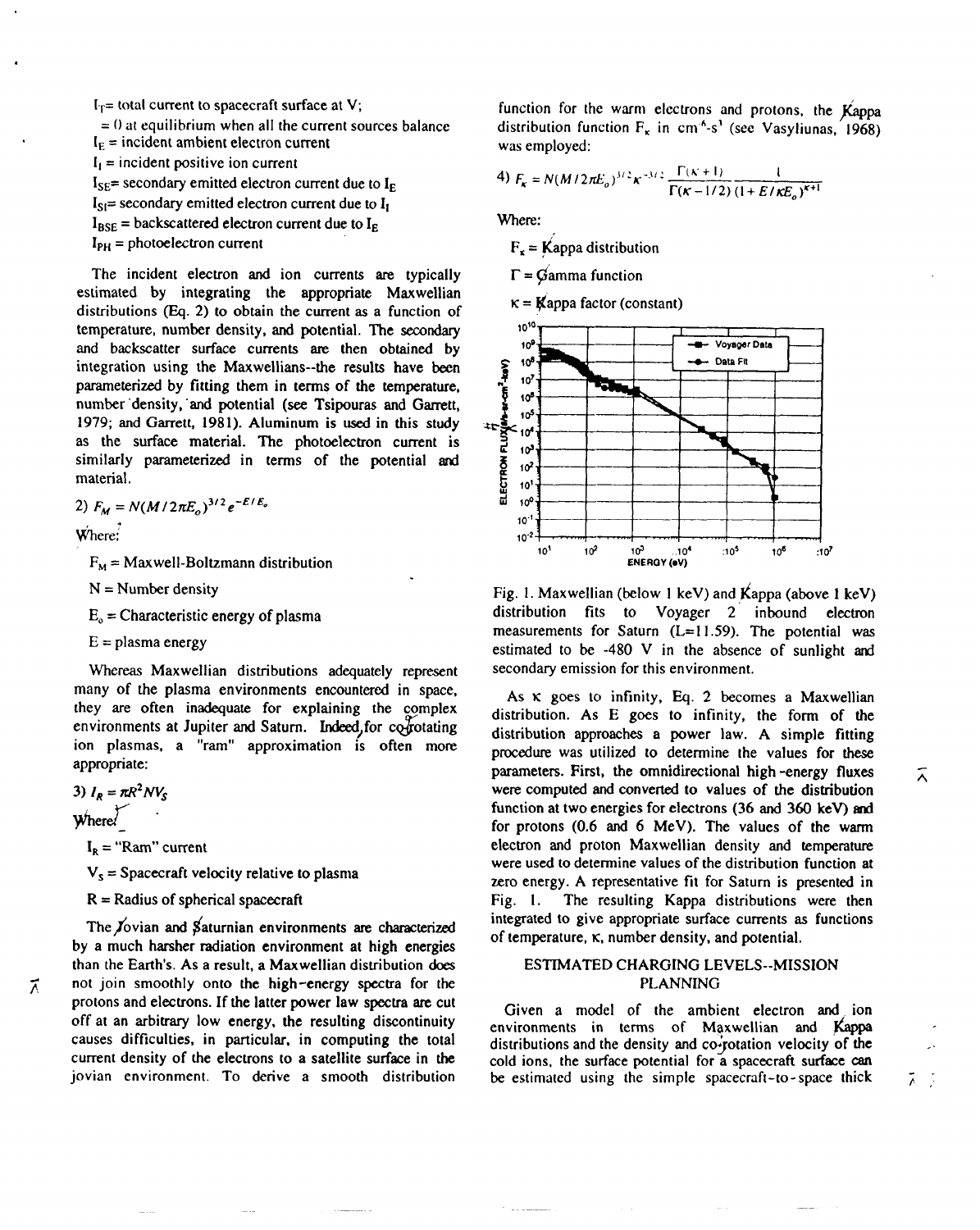sheath model dcscribcd above. Evans ct al. ( 1989) used this method to calculate the potentials throughout the terrestrial magnetosphere for a small aluminum sphere in the Earth's shadow. Their results are presented in Fig. 2. The potentials in this figure correspond well with actual observations. This figure is intended to be used as a simple mission planning tool for identifying regions with high charging levels--if a spacecraft were to pass through a region of high charge, then appropriate mitigation methods should be considered in the design.



Fig. 2 Surface potential contours (in the absehce of sunlight) in volts as a function of altitude and latitude for the Earth (Evans et al., 1989).

As in the case of the Earth, spacecraft designers are concerned with surface charging at Jupiter and Saturn. Unlike the Earth, however, over a large portion of the jovian and saturnian magnetospheres warm energetic electron fluxes are the dominate current source, balancing principally with the photoelectrons. As mentioned earlier, it has proven necessary to represent the 1 to 100 keV electron energy range by a kappa distribution rather than by  $\begin{bmatrix} 8 \\ 4 \end{bmatrix}$ combination of Maxwellian terms. In Fig. 3, from Divine and Garrett (1983), the spacecrafkto-space potentials for the jovian magnetosphere have been estimated using the design tool. The potential contours represent the spacecraft-to-space potentials that would be seen for a conducting sphere in the sunlight (note: the charging model does not accurately predict positive potentials above 10 V, as these are not likely in nature). These observations are in good agreement with those reported for Voyager by Scudder et al. (1981) and McNutt (1980). This latter paper implied that on one occasion a potential of -130 V might have been observed. The former paper reported potentials of a few tens of volts positive and tens of volts negative in the torus.



Fig. 3. Spacecraft-to-space potential contours in volts for the thick sheath approximation in the 110°W meridian at Jupiter (Divine and Garrett, 1983). The horizontal axis represents distance along the rotational equator. Photoelectron and secondary electron currents are included. The dashed lines bracket the region of applicability (observations).

It should not be assumed from Fig. 3 that spacecraft charging is not a problem in the jovian environment. Under fairly restrictive conditions, secondary emissions can be suppressed over a small surface (e.g., Fig. 4). If that surface is electrically isolated from the vehicle and in the shade so that the photoelectron flux is zero, significant charging can occur, as evidenced in Fig. 5. In **support** of such predictions, the Voyagers may have observed tens of kV surface potentials at Jupiter (Khurana et al., 1987). Fortunately, the Voyager and Galileo spacecraft were designed to be conductive over most of their surfaces and approached the ideal of a conducting sphere.

The charging environment at Saturn resembles that at Jupiter. To date, however, a comprehensive plasma model such as developed for Jupiter has not been completed. Instead, a set of 16 electron and ion spectra covering the Lshell range from  $-4$  to  $-21$  have been reconstructed from the Voyager 1 and 2 flybys (Krimigis et al., 1983; Richardson and Sitler, 1990; Maurice et al., 1996) for the purpose of estimating the expected potentials. A representative electron spectrum is presented in Fig 1. Each set of electron spectra  $\omega$ 45  $\sim$ -were fit by a Maxwellian at low energies (~10 to 1000 eV) and a Kappa distribution from  $1 \text{ keV}$  to  $100 \text{ keV}$ . The cold plasma populations (hydrogen and oxygen ions) were fit by

 $\mathcal{F}$ 

 $\lambda$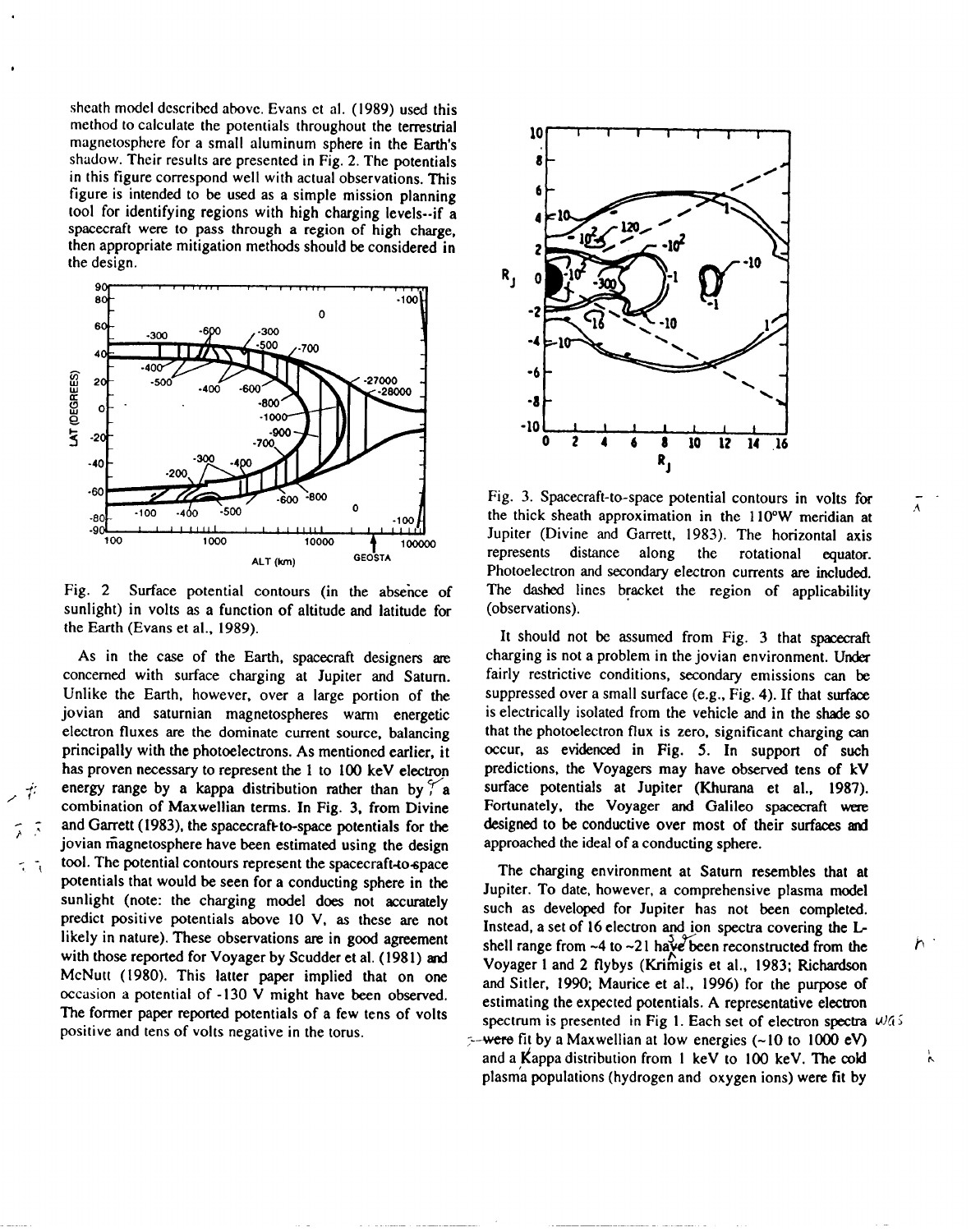either a Maxwellian or  $co<sup>2</sup>$ rotation velocity. The proton population above 1 keV was fit by a Kappa distribution.



Fig. 4. "Schematic illustrating one way the secondary emission of electrons might be suppressed over a surface.



 $\frac{1}{\sqrt{2}}$  Fig. 5. Spacecraft-to-space potential contours for the thick sheath approximation (Divine and Garrett, 1983) as in Fig. 3. No photoelectron or secondary currents are included.

Fig. 6 gives the potentials calculated by the tool for sunlit and shadowed conditions. Two cases are shown for the cold ions--thick (sheath) and ram. The thick sheath case, as described in Garrett (1981), assumes the cold ions are best described by a Maxwellian plasma. The ram case assumes the cold ion current is best represented by a co rotating flow (see Eq. 3). In reality, the actual current lies between these two limits but closer to the thick sheath limit. Fig.  $13$  basically shows that even though the photoelectron flux is very low at Saturn (100 times lower than at the Earth), the plasma charging environment is relatively benign. Surface potentials might reach a few tens to a hundred volts negative only in the outer magnetosphere.

Again, however, this is not the whole story. In Fig. 7, the potentials wem estimated assuming that the spacecraft was in shadow and that either the cold ions (as when they are shadowed on one side of the spacecraft) or the secondary electrons were suppressed. For those cases (and either ram or thick sheath), the potential can reach several hundred volts negative between 8 and 18 L. Although Cassini was designed to be conductive on the outside, this wasn't  $\lambda$ entirely successful. There may be some areas on Cassini that can charge. However, as all areas where charging or arcing might be a concern were covered with conducting materials before launch, charging will not likely impact the mission.



Fig. 6. Spacecraft-to-space potentials in sunlight and darkness for Saturn as a function of L-shell. For one set, the ion current is assumed proportional to its thermal (thick sheath) value. In the other, it is set equal to the ram current  $(Eq. 3)$ .



Fig. 7. Spacecraft-to-space potentials (negative) in darkness for Saturn as a function of L-shell. For two of the estimates, the secondary current has been set equal to  $0$ . As in Fig 5, for one set, the co-rotating ion current is assumed proportional to its thermal (thick sheath) value while in the other, it is set equal to the ram current (Eq. 3). For the third set, the confortating ions have been set equal to  $0$ . ?

 $\langle$ ,

--- --